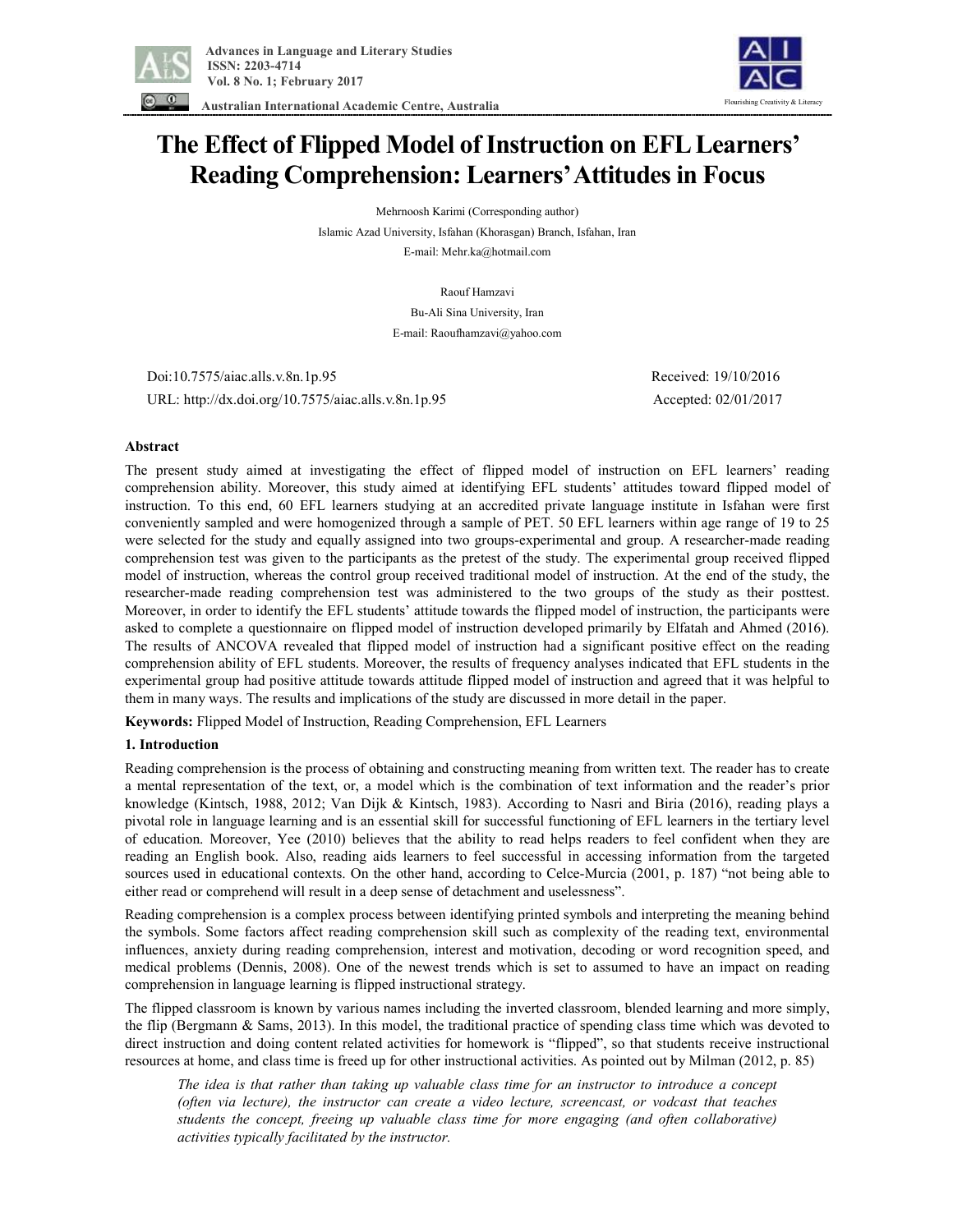Flipped model of instruction is a relatively new teaching strategy attempting to move the lecture outside of class, usually delivered through some electronic means, and transferring the application assignments, formerly homework, into the classroom (Educause, 2012). The main focus of this strategy is to expand students' engagement, fortifying of group based aptitudes, personalized student guidance, classroom discussion, and creative freedom of faculty while maintaining a standardized modules (Millard 2012). Using this inductive approach, Tucker (2012) stated class becomes the place to "work through problems, advance concepts, and engage in collaborative learning" (p. 82). Such use of class time could potentially provide students with the opportunity to learn how to think for themselves by being actively engaged in the learning content.

According to Baker (2000), Toto, and Nguyen (2009), the delivery of the "lecture" prior to coming to class is the first step in the flipped classroom model. In class, students are prepared to take part in the collaborative situation the teacher has designed because the background knowledge has been created before the class. In 2010, Cherry suggested that blended learning involves a shift in strategy in three areas: from teacher-centered to student-centered learning, from limited to high interactions between students and resources. The concept is gaining popularity, due to the widespread use of technology in education which provide the opportunity for teachers to accomplish the flip such as iTunes, YouTube, and Learning Management Systems (LMS).

Just as twenty-first century students are comfortable with electronic devices, they also keen on learning in social contexts and collaborative activities. Shroff and Vogel (2009) believed that it is important to look for clues as to how elearning technologies can influence greatly on learning process and increase collaborative learning as well as tools for redesigning our learning and instructional systems. (Songhao, Saito, Maeda, & Kubo, 2011). Many theoretical and empirical support has been found for the benefits of collaborative, learning activities (Jarvela, Volet, & Jarvenoja, 2010). Collaborative learning makes students to work together.From many teachers' vantage point, A common obstacle to the implementation of collaborative learning activities in the classroom time limitation (Barak & Shakhman, 2008). The flipped classroom model frees up class time by moving instruction from class to home so that the teacher is able to supervise collaborative learning experiences (Songhao et al., 2011).

Todays, a growing number of higher education individual faculties have begun using the flipped model in their courses due to its many advantages. Instructors of all kinds tout the benefits of the flipped model, including efficient use of class time (Cole, 2009), more active learning opportunities for students (Gannod, Burge & Helmick, 2007), more interaction between student and teacher (Lage, Platt, & Treglia, 2000). Moreover, Fulton (2012) notes that Flipped Classrooms allow students to move at their own pace, access instruction at any time, benefit from better used classroom time, and etc. According to Boucher, Robertson, Wainner, and Sanders (2013), the issue of using time differently in this model is associated with many potential benefits: having more time for interaction and clarification , more time to understand concepts deeply, and more time for additional learning purposes.

Another often cited merits of flipped classrooms have been presented by Educause (2012) who believed that such classrooms bring a change in emphasis from instructor responsibility for student learning to increased student responsibility. In fact, students in this model generally have a more active role and ultimate responsibility for their learning (Gallagher, 2009). Indubitably students would be able to direct their own learning in the very near future. Flipping the classroom can help students learn to take more responsibility for their own learning (Laman, Brannon, & Mena, 2012). This autonomy also means that student learning diversity can be supported. Therefore, students who need time to review information or to pause and process can do so, while students who are ready to move on to the next concept can do so right away.

Meanwhile, not all teachers who flip find success and there are critics to this approach. Milman (2012) notes several concerns with the Flipped Classroom, such as poor quality video production, conditions in which the students view the video, inability to monitor comprehension and provide just-in-time information when needed, and use with second language learners or students with learning disabilities. Moreover, teachers concern that their role will be diminished, the students engage with the out-of-class instruction will not be interactive anymore, a lack of responsibility for students to complete the out-of-class instruction, and more cost and time needed to create instructional materials (Mull, 2012).

It is interesting to note that the flipped classroom model in EFL contexts and its impact on learning have often been the focus of research in many studies in recent years. As an illustration, Basal (2015) conducted a research to investigate the perceptions of prospective English language teachers at a state university in Turkey on flipped classrooms and to introduce the implementation of a flipped classroom into an English language class. To this end, 47 English teachers participated in the study. A qualitative research design was used and data were collected via an open-ended question. Findings of the study showed the positive perceptions of teachers toward the use of flipped classroom as an integral part of face to face courses. Finally, it was concluded that flipped classroom had some advantages in terms of 4 categories based on the content analysis of the responses: learning at students' own pace, advance student preparation, controlling the limitations of class time, increasing the students' engagements in the classroom.

In a different study, Al-Harbi and Alshumaimeri (2016) conducted a research to investigate the impact of flipped classrooms strategy in teaching English grammar on secondary school students' performances, perceptions, and attitudes toward learning English independently. In this way, the researcher made avaialble instructional videos on the Edmodo site prior to each lesson to provide active learning interactions. The total 43 students were divided into 2 groups as experimental and control groups. the experimental group  $(n = 20)$  were asked to watch the videos to learn by themselves before the class. They also practiced what they had learned under the instructor's supervision by completing their tasks in groups or pairs. Meanwhile, the control group students received in-class only traditional teaching. Finally,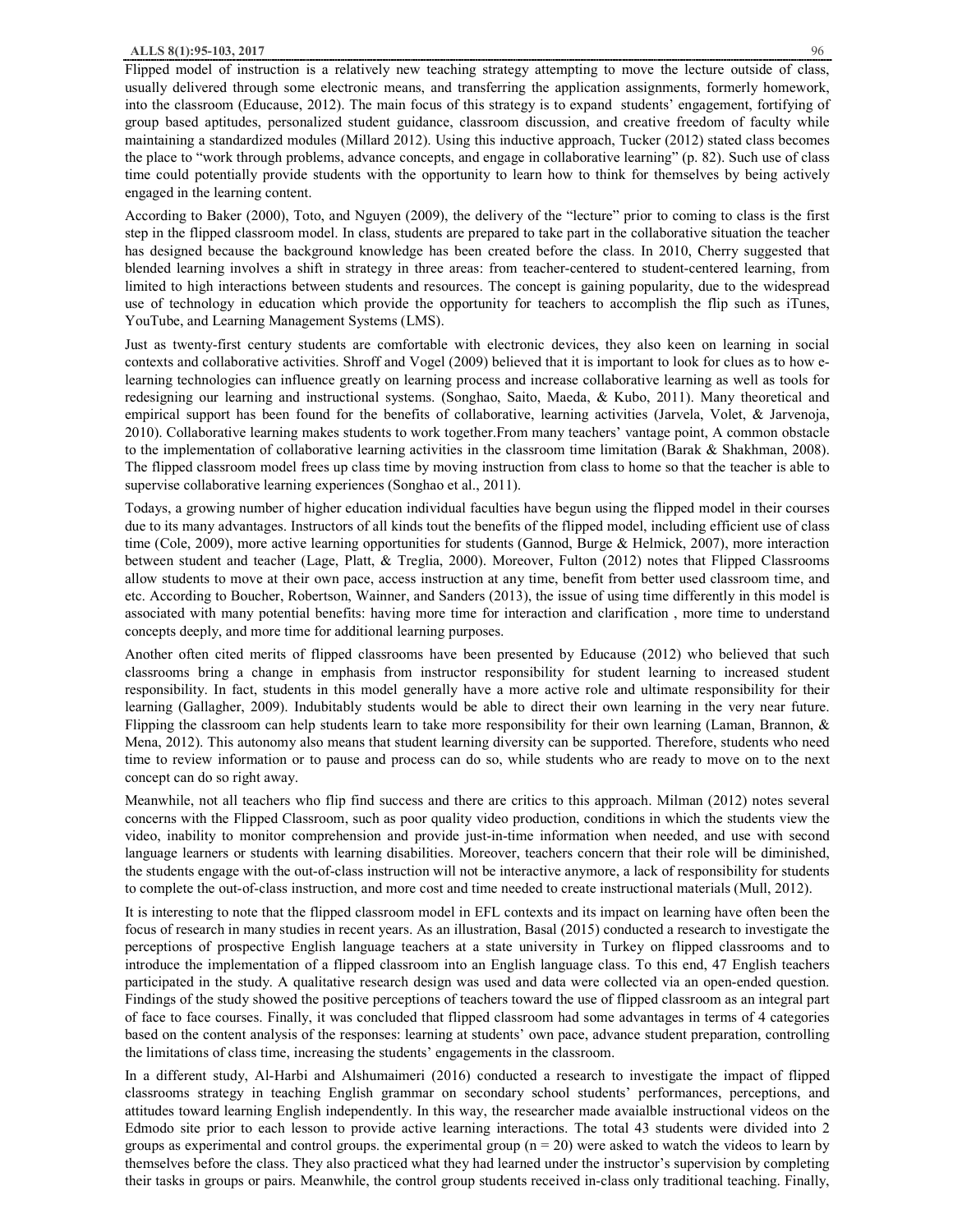the post-test was administered and the results showed that the flipped classroom strategy play a key role in improving the students' grammar performances, but this difference was not statistically significant. The obtained results from students' responses to a questionnaire and semi-structured interviews revealed that their attitudes' towards flipped classroom in the EFL class were positive.

Enfield (2013), applied flipped classroom in two classes at California State University Northridge to investigate the effectiveness of this instructional approach. To this end 50 students in total participated in this study during the spring 2013 semester. Also, 40 lessons were created for students'instruction outside of the classroom. At the end, a survey data was collected from all students to investigate any relationships between students' performance in class and their survey responses. Based on the findings, most of the comments made by students about the course were generally very positive. Several students expressed that they learned Much better and it appeared that students benefitted from the flipped classroom approach. Most students found instructional videos helpful, engaging, and appropriately challenging.

In another study, Abaeian and Samadi (2016) examined the effect of flipped classroom on Iranian EFL learners' L2 reading comprehension with different Proficiency level. In this regard, the study was carried out among 100 females EFL learners. The participants were divided into experimental and control groups. Firstly, a pre-test was administered and after 18 sessions of treatment, the post test was given to learners. Finally, by comparing the results, it was inferred that the experimental group performed significantly better than the control group. Also, the intermediate learners benefit from flipped technique more than upper intermediate learners.

Samah and Saka (2016) explored the effect of flipped classroom instruction on EFL freshman university students' listening comprehension. To this end, 25 university students participated at this study as experimental group and a pre/post listening comprehension test was administered. After pre-testing the participants in listening comprehension, they were taught listening through the flipped learning based model. To this end, some listening strategies were taught through the flipped learning instruction. Finally, statistical analysis indicated learners' level of listening comprehension significantly improved after receiving the flipped model of instruction.

Hsieh, Wu, and Marek (2016), explored the benefits of the flipped classroom model for learners of English as a Foreign Language. The participants were 48 sophomore majored in English in two required English Oral Training classes for learning various English idioms.in this regard a mixed research method was used including a pre-and post-tests on idioms, two questionnaires, the teachers' in-class observations, and semi-structured focus-group interviews. Finally, the results revealed that flipped classroom motivated the participants to learn English idioms and improved their oral ability. Moreover, it enhanced the participants' idiomatic knowledge and oral ability. At last, it engaged the participants in the learning tasks, making them more active in the classroom

Similarly, Wu, Hsieh, and Yang (2016), conducted a research to examine the impact of an online learning community in a flipped classroom, specifically via mobile platforms, on EFL learners' oral proficiency and student perceptions. Fifty sophomores at the university in central Taiwan participated in this study. Data were collected via different tools including, pre- and post- test, questionnaire, interview. After analyzing the data, the results revealed that the online learning community encoureged meaningful and positive collaboration as well as enhanced the participants' oral proficiency, which result in more active engagement in highly interactive learning activities, such as storytelling, dialogue collaboration, class discussion, and group presentations.

In general, studies suggest that the flipped classroom strategy positively affects students' performance and proficiency levels in various areas of English language. According to Hung (2015), flipped instructional model in English classes develops students' academic performance in general. However, being a relatively new trend, there seems to be little rigorous research done to measure the effects of this pedagogy (Goodwin & Miller, 2013) especially on four essential skills in language learning including: writing, listening, reading, and speaking. In this vein the purpose of the present study is to investigate the impact of flipped learning on reading skill. Also, this study aimed at exploring the perceptions of Iranian EFL learners toward filliped instructional model. On this basis the main research questions of the present study were:

RQ1: Does flipped model of instruction have any statistically significant effect on EFL learners' reading comprehension?

RQ2: What are Iranian EFL learners' perceptions on implementing the flipped model of instruction?

## **2. Methodology**

## *2.1 Participants*

Initially, a total number of 60 EFL learners studying at an accredited private language institiute in Isfahan took an English proficiency test (PET). The results of the standardized English proficiency test led to the deletion of 10 of the participants whose test scores surpassed one standard deviation above and below the mean. Therefore, 50 EFL students within age range of 19 to 25 participated in the study. Afterwards, the subjects were randomly assigned into experimental and control groups, with 25 students in each group.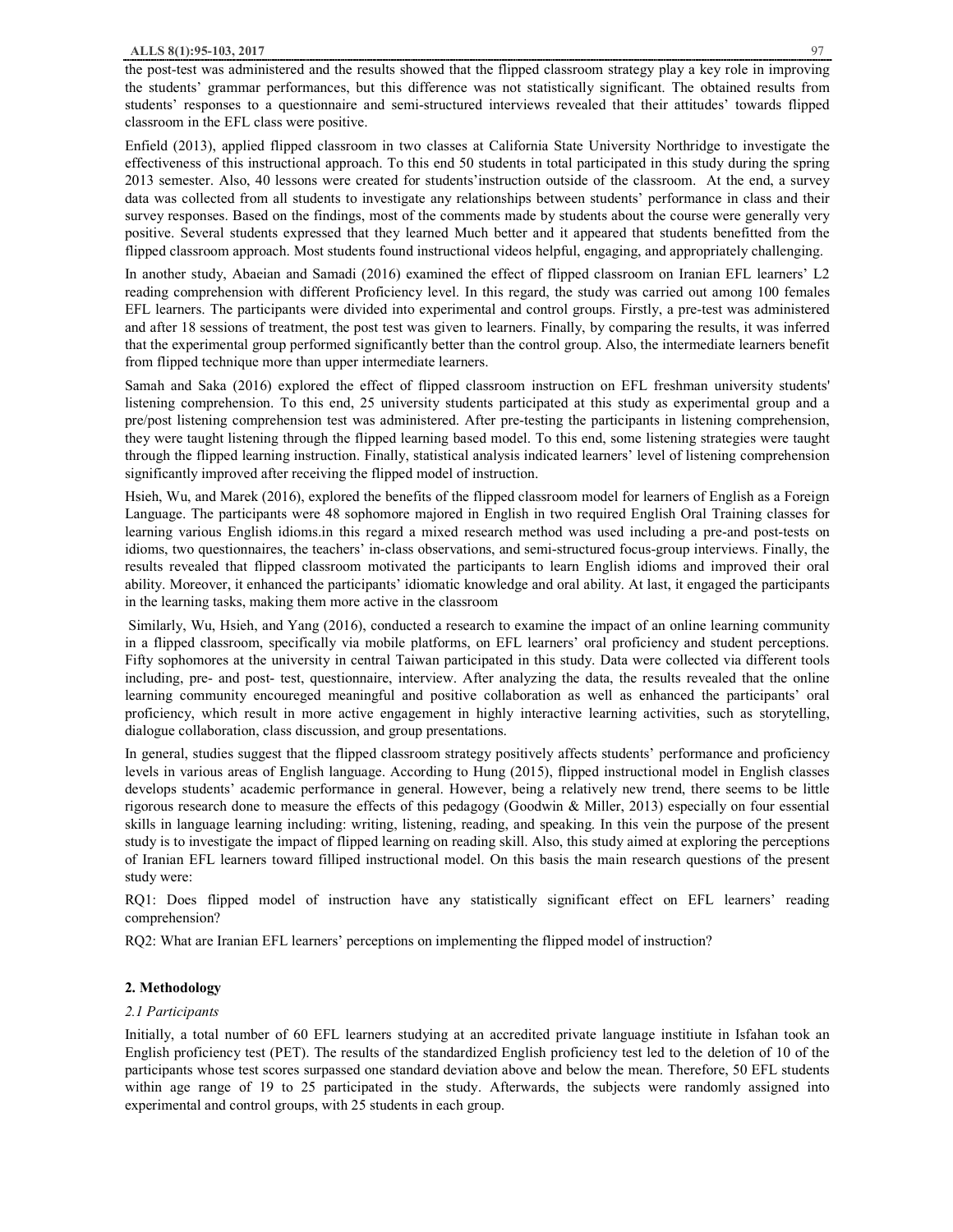#### *2.2 Instruments*

The first instrument used in this study was a Cambridge Preliminary English Test (PET) as an English general language proficiency test. It was applied to homogenize the participants in terms of their general language proficiency at the beginning of the study. This instrument covers the four main language skills, namely, reading (35 items), writing (7 items), listening (25 items) and speaking (an interview including four parts). This test is mostly used for intermediatelevel learners and is compatible with language proficiency level of most Iranian English learners (Rahimi, 2009).

Secondly, a reading comprehension test administered to the participants twice, once as a pre-test before embarking the study to ensure the homogeneity, and comparability of the learners' reading comprehension ability in each group prior to the treatment and another time as a post-test at the end of the study. The test was constructed by the researchers and related to the topics of the students' textbook taught in the class during the semester. The test consisted of 30 multiplechoice items included 4 passages with average readability index 0.89 through KR-21 method which shows the consistency of the test. In addition, in order to measure the validity, a reading comprehension section of the TOEFL was given to the participants. Students' scores of this test and the pre-test were correlated and the validity index was 0.84. It was understood that the test also was in an acceptable level of concurrent validity.

Finally, a questionnaire was used to evaluate the students' perceptions on flipped model of instruction. The questionnaire was previously used by Elfatah and Ahmed (2016) to measure the students 'attitude toward flipping and whether flipping can improve writing skills or not. The researchers revised the questionnaire according to the requirements of the study. The questionnaire is consisted of 22 items and each item has a five-point—Likert format: (5) Strongly Agree (SA), (4) Agree (A), (3) Neutral (N), (2) Disagree (D), and (1) Strongly Disagree (SD). In order to preserve face validity, the items on the questionnaire were given to three experienced researchers to check for lack of ambiguity. Using Cronbach alpha, the reliability of this instrument in the present study was estimated to be 0.91.

#### **3. Materials**

For the purpose of this study, the reading section of one English textbook, that is, Four Corners, Book 2 (Richards & Bohlke, 2012) was utilized which contains 12 units. Each unit in Four Corners contains four subsections: "A, B, C, and D" - each subsection has its own learning objectives. Each unit in Four Corners ends with a Wrap-up page that the authors claim that consolidates the grammar, vocabulary, and functional language from the unit and encourages learners to use different sources from the real world to learn more about a topic of interest. The authors also uphold that integration of skills has been considered.

#### *3.1 Procedure*

The total sessions of the study were 15 sessions (two days a week). One session was devoted to PET proficiency test, one to pre-test, and one to post-test and finally 12 sessions were devoted to treatment of the study. In conducting this study, the following procedures were followed:

A total number of 60 EFL students in an accredited private language in Isfahan were given an English general language proficiency test adopted from a Cambridge Preliminary English Test (PET) in order to homogenize the participants in terms of their general language proficiency. Ten learners whose scores fell one standard deviation above and below the mean were deleted. Afterward, the random selection procedure initiated with assigning 50 Iranian EFL learners randomly into two groups of 25, namely experimental and control groups.

Secondly, a reliable and validated pre-test was administered on control and experimental groups and their scores were recorded for later analysis. The test was constructed by the researchers and related to the topics of the students' textbook taught in the class during the semester. Its admibistartion took approximately an hour.

The experimental group received the treatment condition for their reading instruction. The treatment condition comprised of 4 reading instructional videos created by the instructor in which the instructor covered 4 reading passages that was going to be taught during the semester. Instructional videos were made available to students in advance. First, prior to class, students were expected to watch one video lesson (approximately 1 hour of video). Second, during class, students were provided in class activities to reflect on, discuss, and practice what they had learned. Because students were expected to already know the content, the instructor was able to rely on students to explain what to do to complete the task.

The control group did not receive any treatment. The instruction in the control groups followed traditional way of reading instruction. Finally, in last session, the posttest was administered to both the experimental and control groups in order to see whetehr flipped model of instruction had any statistically significant effect on EFL learners' reading comprehension. In addition, using a separate questionnaire, the participants in the experimental group were asked to give their opinions about the use of flipped learning. Using SPSS Version 20, the dataanalysese were carried out.

### **4. Results**

The present study aimed at examining the effects of flipped model of instruction on reading comprehension of Iranian EFL students. Moreover, this study attempted to identift EFL students attitudes towards flipped mode of instruction. In the present study, the independent variable was the flipped model of instruction and the dependent variable was reading comprehension. Moreover, participants' pretest scores on reading comprehension were used as the covariate in this analysis.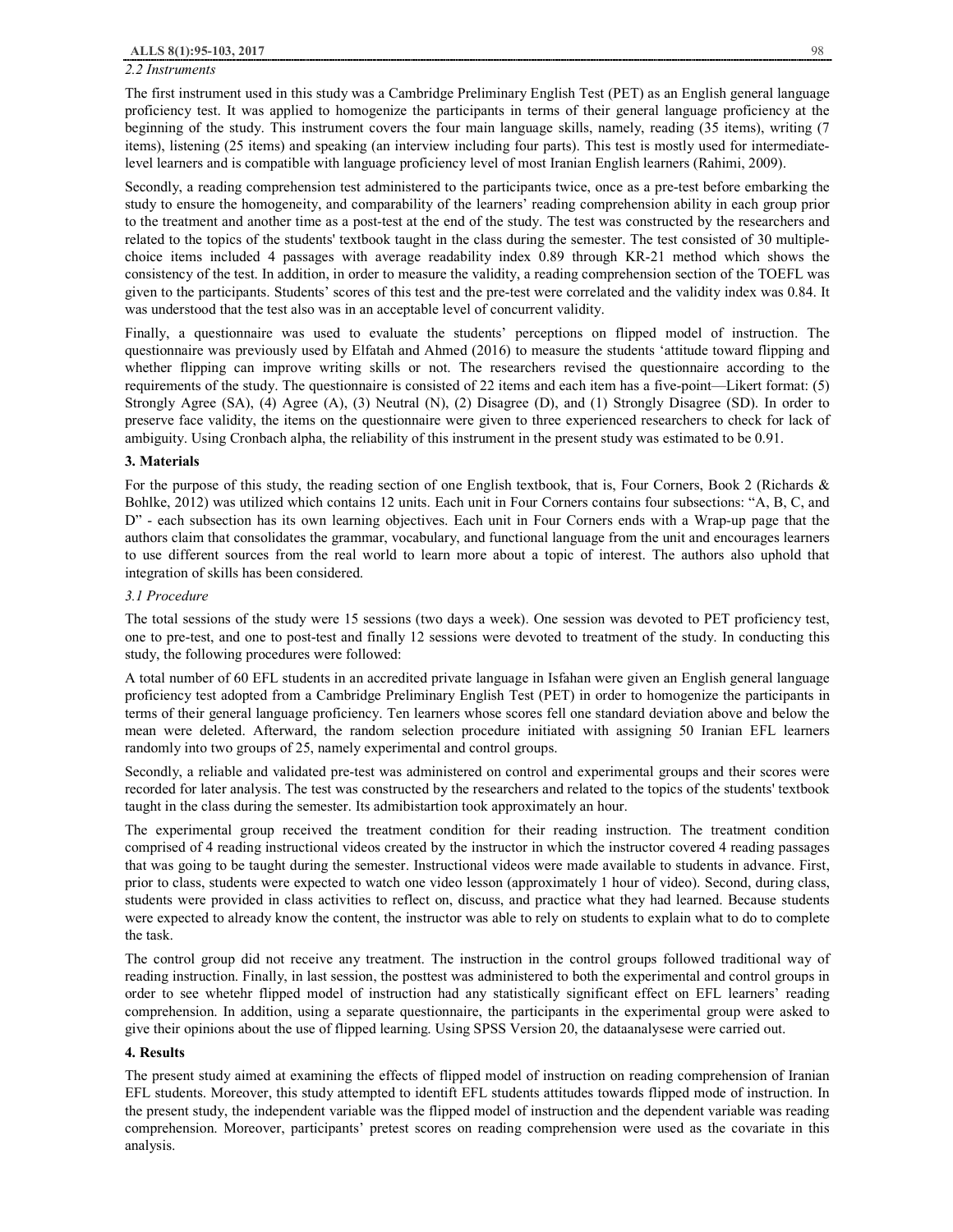| Group        | Mean          | Std. Deviation |          |
|--------------|---------------|----------------|----------|
| Experimental | 21.20         | 3.58           | ت ک      |
| Control      | 70 ٦<br>14.14 | .98            | <b>L</b> |

Table 1 clearly indicates the two significant measures of central tendency, that is, the mean scores and the standard deviations of the groups. As is obvious in Table 1, the mean and standard deviation of the experimental group were 21.20, and 3.58, respectively. However, the mean and standard deviation of the control group were 12.72, and 1.98, respectively.

|  | Table 2. Tests of Between-Subjects Effects |  |
|--|--------------------------------------------|--|
|  |                                            |  |

| Dependent Variable: Reading comprehension |  |  |
|-------------------------------------------|--|--|
|                                           |  |  |

| Source          | Type III Sum of df<br>Squares |    | Mean<br>Square | F      | Sig. | Partial Eta<br>Squared | Noncent.<br>Parameter | Observed<br>Power <sup>b</sup> |
|-----------------|-------------------------------|----|----------------|--------|------|------------------------|-----------------------|--------------------------------|
| Corrected Model | 925.12 <sup>a</sup>           | 2  | 462.56         | 57.69  | .000 | .71                    | 115.39                | 1.00                           |
| Intercept       | 778.41                        | 1  | 778.41         | 97.09  | .000 | .67                    | 97.09                 | 1.00                           |
| Pretest         | 26.24                         |    | 26.24          | 3.27   | .077 | .06                    | 3.27                  | .42                            |
| Group           | 921.83                        | 1  | 921.83         | 114.98 | .000 | .71                    | 114.98                | 1.00                           |
| Error           | 376.79                        | 47 | 8.01           |        |      |                        |                       |                                |
| Total           | 15684.00                      | 50 |                |        |      |                        |                       |                                |
| Corrected Total | 1301.92                       | 49 |                |        |      |                        |                       |                                |

a. R Squared = .71 (Adjusted R Squared = .69)

b. Computed using alpha = .05

As is evident in Table 2 above, the main treatment effect has been significant  $[F(1, 47) =114.98, p=0.00, p<0.05,$  $Et\alpha=0.71$ . So, it can be concluded that the group (independent variable, i.e., flipped model of instruction) had positive effect on the dependent variable (Iranian EFL students' reading comprehension).

Regarding the second question of the study *'What are Iranian EFL learners' perceptions on implementing the flipped model of instruction?'*, frequency analyses were run. Table 3 shows the descriptive statistics of EFL students' attitude on the flipped model of instruction.

| No.            | Item                                                                                  | Likert Scale Percentage % |          |         |       |                   |      |
|----------------|---------------------------------------------------------------------------------------|---------------------------|----------|---------|-------|-------------------|------|
|                |                                                                                       | Strongly<br>Disagree      | Disagree | Neutral | Agree | Strongly<br>Agree |      |
| 1              | The flipped instruction allows<br>me to prepare for my class in<br>advance.           |                           |          | 20      | 40    | 40                | 4.20 |
| $\mathfrak{D}$ | Through the videos, I have<br>enough time to acquire the<br>sentence structures.      |                           |          | 30      | 40    | 30                | 4.00 |
| 3              | I feel more confident to ask for<br>clarifications after watching the<br>screencasts. |                           |          | 35      | 35    | 30                | 3.95 |
| 4              | I feel more confident about my<br>learning due to the flipped<br>instruction.         |                           |          | 40      | 20    | 40                | 4.00 |

Table 3. Descriptive Statistics for EFL Students' Attitude on the Flipped Model of Instruction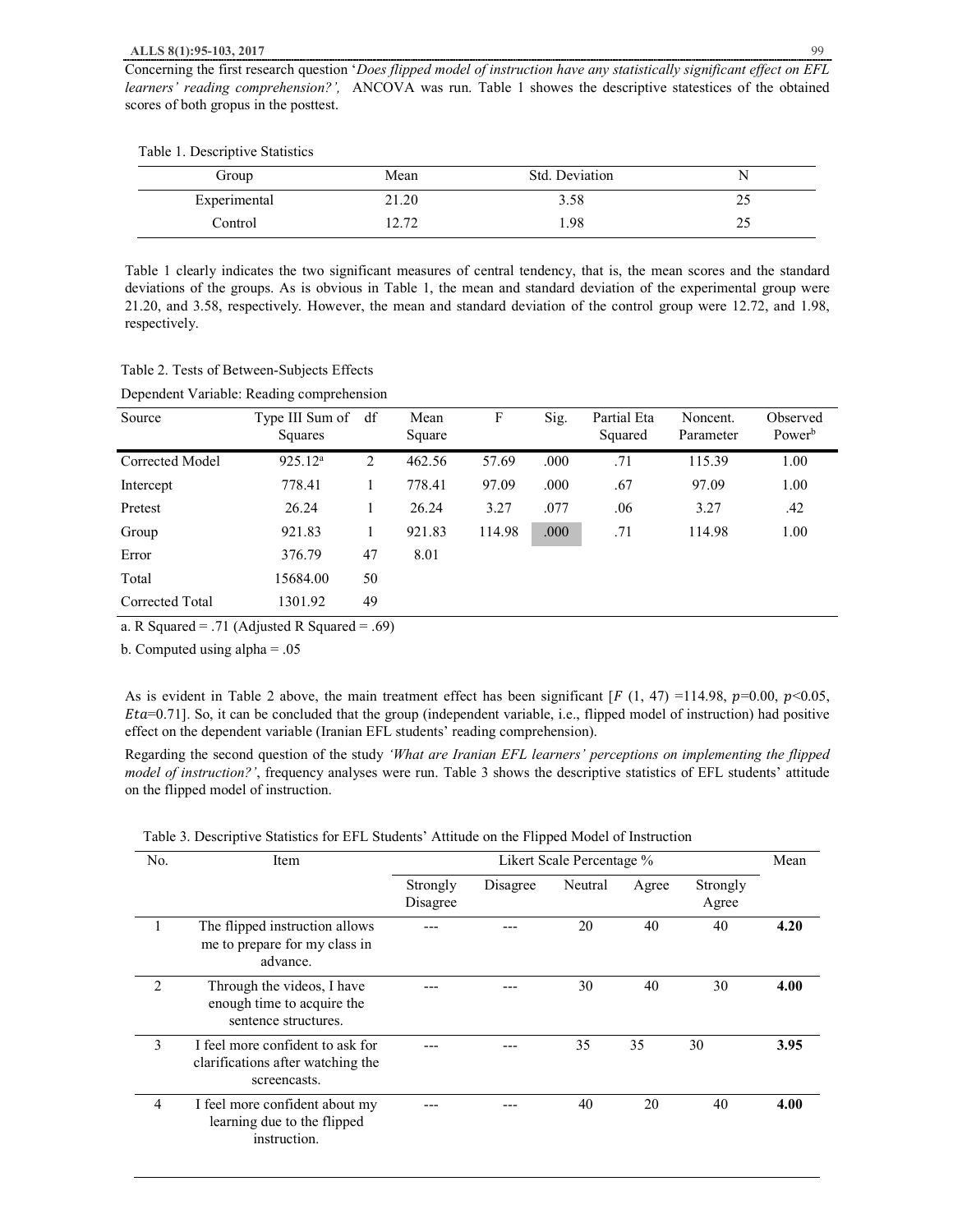|    | ALLS 8(1):95-103, 2017                                                                                                        |     |     |            |     |     | 100  |
|----|-------------------------------------------------------------------------------------------------------------------------------|-----|-----|------------|-----|-----|------|
| 5  | The flipped instruction made it<br>easier for me to comprehend<br>reading passages.                                           |     |     | 60         | 20  | 20  | 3.60 |
| 6  | My performance on reading tests<br>are better as I have more time to<br>apply the learning in class.                          |     |     | 35         | 35  | 30  | 3.95 |
| 7  | I feel I am more in charge of my<br>learning through the flipped<br>instruction                                               |     |     | 30         | 40  | 30  | 4.00 |
| 8  | I feel that the flipped instruction<br>has not helped me at all.                                                              | --- |     | 60         | 20  | 20  | 3.60 |
| 9  | I understand more when the<br>teacher explains in class                                                                       | 35  | 50  | 15         |     |     | 1.80 |
| 10 | The quality of my<br>communication skills in English<br>has improved                                                          | --- |     | 30         | 40  | 30  | 4.00 |
| 11 | I felt more engaged in this class<br>than in other classes I have taken                                                       |     |     |            |     |     |      |
| 12 | Classroom time was used<br>effectively                                                                                        |     |     | 30         | 40  | 30  | 4.00 |
| 13 | If given the choice, I would<br>continue learning English with<br>the flipped classroom model                                 |     |     | 35         | 35  | 30  | 3.95 |
| 14 | The flipped classroom model<br>helped me feel more comfortable<br>speaking English during class                               |     |     | 20         | 40  | 40  | 4.20 |
| 15 | I feel confident participating in<br>basic conversations in English                                                           | --- | --- | 60         | 20  | 20  | 3.60 |
| 16 | Online resources are helpful in<br>learning English                                                                           | --- |     | 30         | 40  | 30  | 4.00 |
| 17 | The best way to learn reading is<br>to have my teacher lecture on it<br>in class                                              | 40  | 55  | $\sqrt{5}$ | --- | --- | 1.65 |
| 18 | I prefer watching video lessons<br>at home (such as the annotation<br>video) rather than live teacher<br>instruction in class |     |     | 20         | 40  | 40  | 4.20 |
| 19 | I feel that the use of technology<br>is helping me learn in this class                                                        | --- | --- | 30         | 40  | 30  | 4.00 |
| 20 | I think the online<br>videos/materials used in my<br>English class so far are effective<br>in helping me learn                | --- |     | $20\,$     | 40  | 40  | 4.20 |
| 21 | My English classroom provides<br>me more opportunity than my<br>other classes to communicate<br>with other students           |     |     | 40         | 20  | 40  | 4.00 |
| 22 | I like submitting assignments<br>and receiving teacher feedback<br>online through Moodle                                      |     |     | 30         | 40  | 30  | 4.00 |

As is evident in Table 3, the means of the questionnaire's directional items ranged from 3.60 to 4.20 which indicates that most of the EFL students had positive attitude towards flipped model of instruction, and agreed that flipped model of instruction would be helpful in improving their reading comprehension ability. With reference to item 9 (*Item 9: I understand more when the teacher explains in class*), which was a non-directional item, the findings also showed that 35% of the students strongly disagreed, and 50% of them disagreed. Moreover, concerning another non-directional item of the questionnaire (Item 17: The best way to learn reading is to have my teacher lecture on it in class), the findings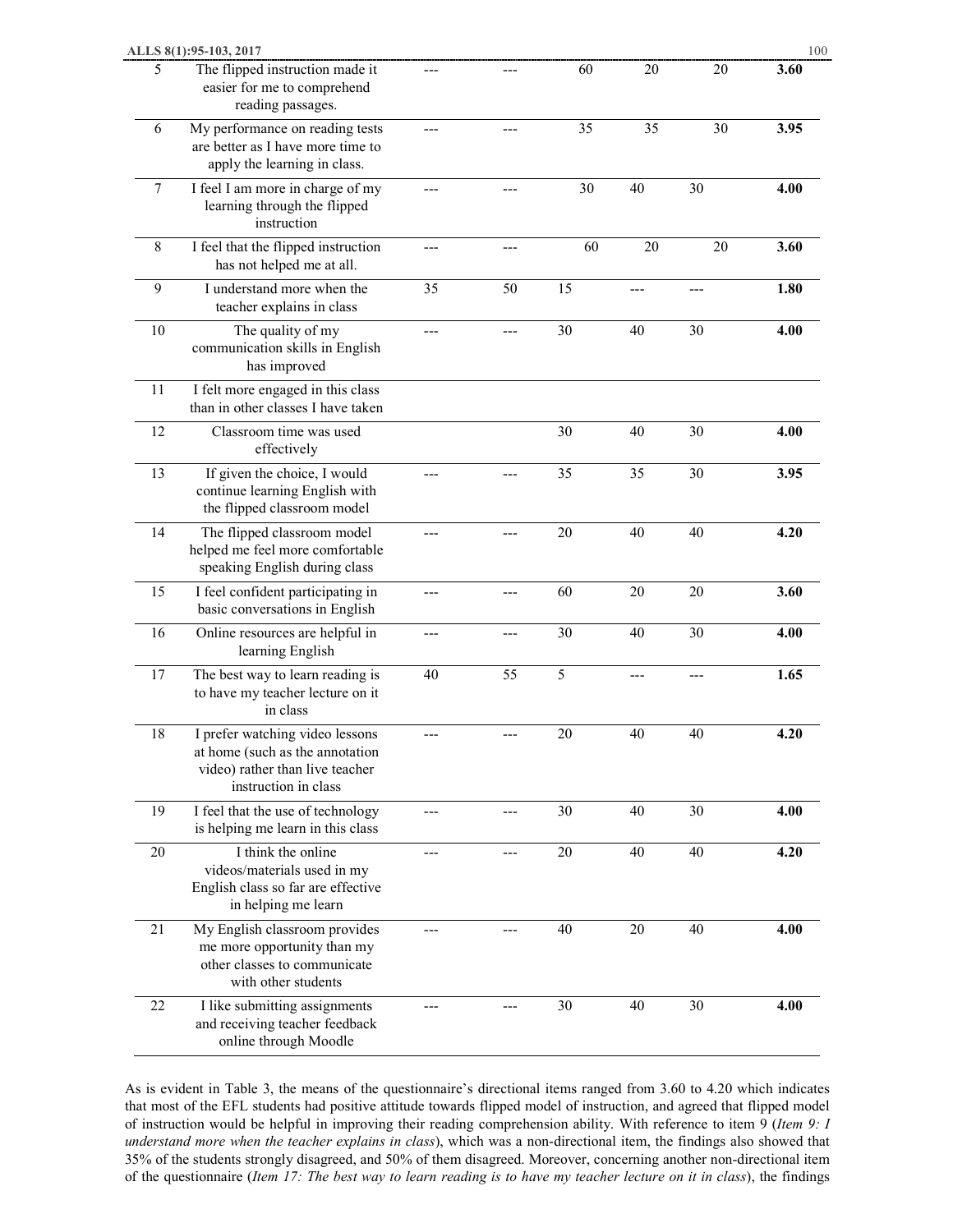#### **ALLS 8(1):95-103, 2017** 101

also showed that 40% of the students strongly disagreed, and 55% of them disagreed. In other words, the findings in this regard also indicated the positive attitude toward the flipped model of instruction.

# *4.1 Discussion*

This study sought to explore the impact of flipped model of instruction on EFL learners reading comprehenstion along with exploring the EFL learners' attitude toward the mentioned model. The first research question intented to examine whether flipped model of instruction have any statistically significant effect on EFL learners' reading comprehension.The findings of the study indicated flipped model of instruction had a significant positive effect on EFL students' reading comprehension development.

This significant finding might be due to different reasons. One of the possible explanations for the observed results is that flipped classrooms enable students to benefit more from classroom time and have more time for intraction, learning, assessment, and exploration ( Fulton,2012 & to Boucher, Robertson, Wainner, & Sanders 2013). The findings of the present study in this respect are in accordance with those of Hung (2015) who found that flipped instructional model in English classes develops students' academic performance in general.

This result is also consistent with some of the empirical studies which was mentioned before (e.g., Abaeian & Samadi, 2016; Samah & Saka, 2016). As an illustration, Samah and Saka (2016) explored the effect of flipped classroom instruction on EFL freshman university students' listening comprehension and the results indicated learners' level of listening comprehension significantly improved after receiving the flipped model of instruction. Moreover, Abaeian and Samadi (2016) examined the effect of flipped classroom on Iranian EFL learners' L2 reading comprehension with different Proficiency level. Finally, it was inferred that the experimental group performed significantly better than the control group.

The second question of the study aimed at identifying EFL learners' attitude toward flipped model of instruction. The results of frequency analyses revealed that EFL learners had mostly positive attitude towards flipped model of instruction, and agreed that flipped model of instruction would be useful in improving their reading comprehension skill. In general, flipped learning received the most positive remarks from students in the survey.

In terms of students' engagement in classroom, it seemed most students were satisfied with this model since the majority of them agreed that the quality of their communication skills in English had improved due to more intraction. Moreover, they felt more engaged in this class than in other classes. Furthermore, the flipped classroom model helped them feel more comfortable speaking English during class and provided them more opportunity than other classes to communicate with other students.

Regarding students' opinions of the effectiveness of the flipped classroom strategy on improving their reading comprehension ability and fostering their self-learning opportunities, students rated the in-class activities highly and availability of videos outside the classroom as one of the factors that improved their learning. Moreover, they had more and more time to brainstorm their minds and jot down their ideas at their own pace since most of them agreed that through the videos, they had enough time to acquire the sentence structures and their performance on reading tests were better as they had more time to apply the learning in class. Finaly, it was found that a considerable number of students felt more confident and independent because of the flipped model of instruction.

The yielded results confirm the findings obtained by Al-Harbi and Alshumaimeri (2016) that showed students' attitudes towards using the flipped classroom strategy in the EFL class were positive based on students' responses to a questionnaire and semi-structured interviews. Similarly, Enfield (2013) exprssed most of the comments made by students about the flipped course were generally very positive. Several students expressed that they learned much better and it appeared that students benefitted from the flipped model of instruction. Most students found instructional videos helpful, engaging, and appropriately challenging.

## **5. Conclusion**

Evidently, flipped model of instruction and EFL learners' reading comprehension proved to be interactive variables and the link between the two and their impact on language learning are considerably crucial in second language teaching and learning. Flipped learning is especially important since it enables the learning session to go beyond the four walls of the classroom. On the other hand, as Cockrum (2014) states, this model provides a student-centered learning environment to enhance their learnering. The results of this study indicated that not only did flipped model of instruction improves students' performance in reading but also it improved their overall attitudes and beliefs towards the reading comprehension and boosted students' motivation and class engagement.

Based on the findings of the present study, some implications are can be formulated. First and foremost, EFL teachers can develop new and customized ways to improve the flipped model effectiveness in their teaching environments and they can modify it based on their students' needs and interests. A flipped classroom may bring many benefits for teachers. It liberate them from the traditional ways of teaching and effectively apply the new approaches of teaching. Moreover, as pointed out by Enfield (2013), this model "was effective in helping students learn the content, and increased self-efficacy in their ability to learn independently" (p. 14).

As a limitation to this study, it may be argued that flipped classrooms are dependent on student participation, and one must trust students to watch the lectures at home. Unfortunately, there is no way to guarantee students will oblige or cooperate with the flipped model and students who do not complete the videos or study at home may come to class unprepared. In addition, inequities in students' home lives can also cause a barrier for the flipped model. Many students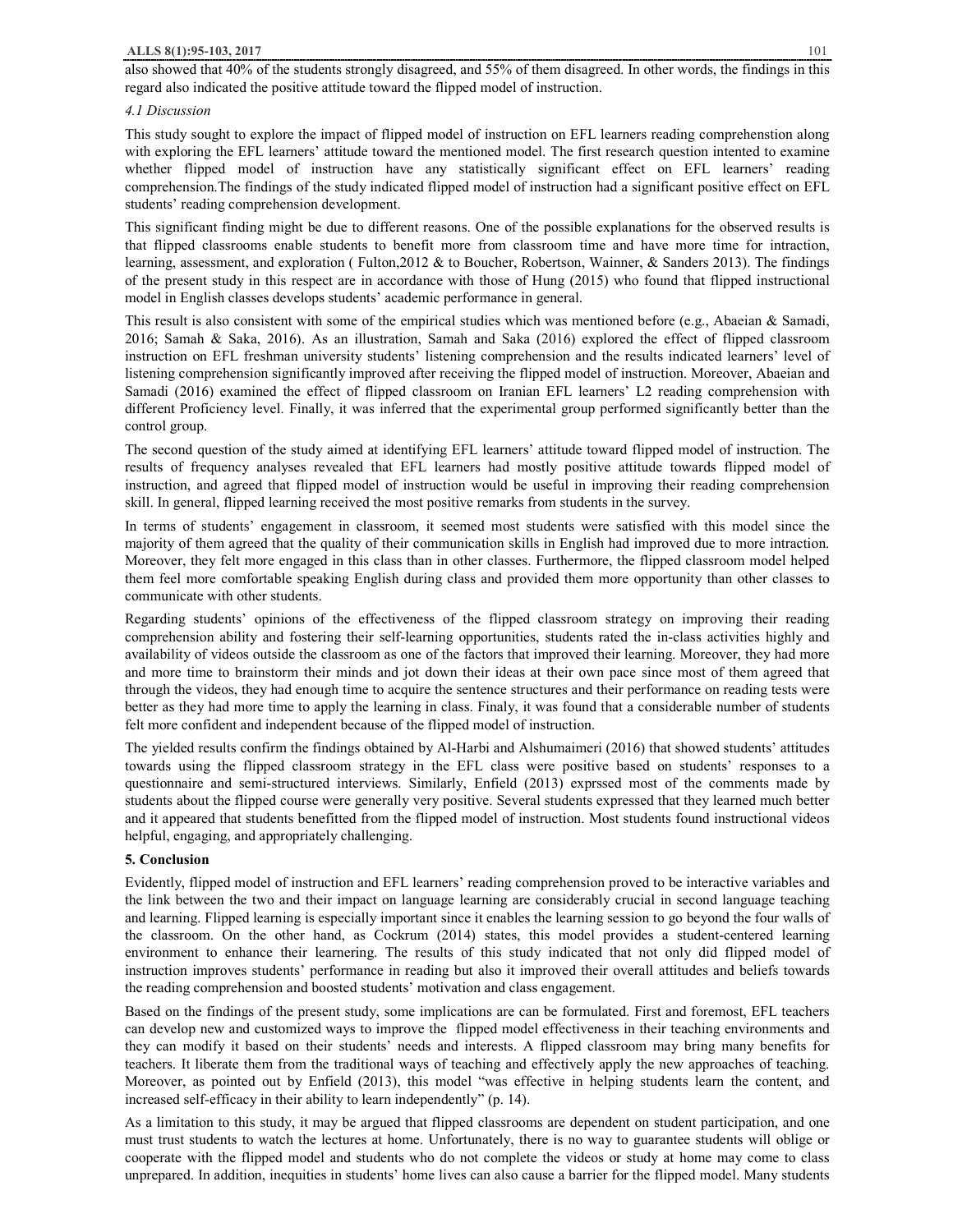don't have access to the technology needed for viewing or interacting with lecture material. Moreover, this study was confined to a limited number of EFL students (N=50).

In conclusion, there is still much work to be done and seen from this perspective, First and foremost, this study can be replicated to find out whether the same results would be obtained. Moreover, it certainly paves the way for more thorough studies in future to investigate the effect of flipped model of instruction on other language skills such as writing, listening, and speaking. Furthermore, some attempts are needed to modify this model for higher education levels in academic contexts. It might be also rewarding to investigate how can teachers learn to implement a truly flipped classroom, since it is unclear whether teachers can reasonably be expected to implement true flipped classrooms at all. Finally, a large-scale research of both a quantitative and qualitative nature comparing a broad spectrum of student success criteria in flipped and non flipped classrooms is needed.

## **References**

Abaeian, H., & Samadi, L. (2016). The effect of flipped classroom on Iranian EFL learners' L2 reading comprehension: Focusing on different proficiency levels. *Journal of Applied Linguistics and Language Research, 3(6),* 295-304.

Al-Harbi, S., & Alshumaimeri, Y. (2016). The flipped classroom impact in grammar class on EFL Saudi secondary school students' performances and attitudes. *English Language Teaching, 9(10),* 60-80.

Baker, J. W. (2000). The "classroom flip": Using web course management tools to become the guide by the side. *11th International Conference on College Teaching and Learning, Jacksonville, Florida, United States.* 

Basal, A. (2015) . The implementation of a flipped classroom in foreign language teaching. *Turkish Online Journal of Distance Education, 16(4),* 28-37.

Bergmann, J., & Sams, A. (2012). *Flip your Classroom: Reach Every Student, in Every Class, Every Day.* Oregon: Courtney Burkholder.

Boucher, B., Robertson, E., Wainner, R. & Sanders, B. (2013). "Flipping" Texas State University's physical therapist musculoskeletal curriculum: Implementation of a hybrid learning model. *Journal of Physical Therapy Education, 27*(3), 72-77.

Celce-Murcia, M. (2001). *Teaching English as a Second or Foreign Language*. Boston: Heinle & Heinle, Thomson learning, Inc.

Cherry, L. (2010). *Blended learning: An examination of online learning's impact on face-to-face instruction in high school classrooms* (Doctoral dissertation).

Cockrum, T. (2014). *Flipping your English class.* Routledge.

Cole, J. E., & Kritzer, J. B. (2009). Strategies for success: Teaching an online course. *Rural Special Education Quarterly, 28*(4), 36-40.

Dennis, D. V. (2008). Are assessment data really driving middle school reading instruction? what we can learn from one student's experience. *Journal of Adolescent and Adult Literacy, 51*, 578-587.http://dx.doi.org/10.1598/JAAL.51.7.5

Educause, C. (2012). Things you should know about flipped classrooms. Retrieved from http://net.educause.edu/ir/library/pdf/eli7081.pdf.

Elfatah, M.A.,& Ahmed, A.S. (2016). The effect of a flipping classroom on writing skill in English as a foreign language and students' attitude towards flipping. *US-China Foreign Language, 14(2),* 98-114.

El Sakka,S.M.F.(2016).A flipped learning based model to develop EFL freshman university students' listening comprehension, Presented at the 4th Scientific international Conference of Curriculum and Instruction Association, Ain Shams University, Egypt,2016.

Enfield, J. (2013).Looking at the impact of the flipped classroom model of instruction on undergraduate multimedia students at CSUN. *TechTrends, 57(6),* 14-27.

Fulton, K. (2012). Upside down and inside out: Flip your classroom to improve student learning. *Learning and Leading with Technology*, *38*(9), 12-17.

Gallagher, K. (2009). *LOEX Conference Proceedings 2007: From guest lecturer to assignment consultant: Exploring a new role for the teaching librarian.* Ypsilanti, MI: Eastern Michigan University. Retrieved from http://commons.emich.edu/cgi/viewcontent.cgi?article=1008&context=loexconf2007

Gannod, G. C., Burge, J. E., & Helmick, M. T. (2007). *Using the inverted classroom to teach software engineering*  (TECHNICAL Report MU-SEAS-CSA-2007-001). Retrieved from Miami University, Scholarly Commons website: http://sc.lib. muohio.edu/bitstream/handle/2374.MIA/206/fulltext.pdf?sequence=1

Goodwin, B. and Miller, K. (2013). evidence on flipped classrooms is still coming. Educational Leadership, 70(6), 78- 80.

Hsieh, J. S., Wu, W. C. V., & Marek, M. W. (2016). Using the flipped classroom to enhance EFL learning. *Computer Assisted Language Learning*, 1-25. http://dx.doi.org/10.1080/09588221.2015.1111910